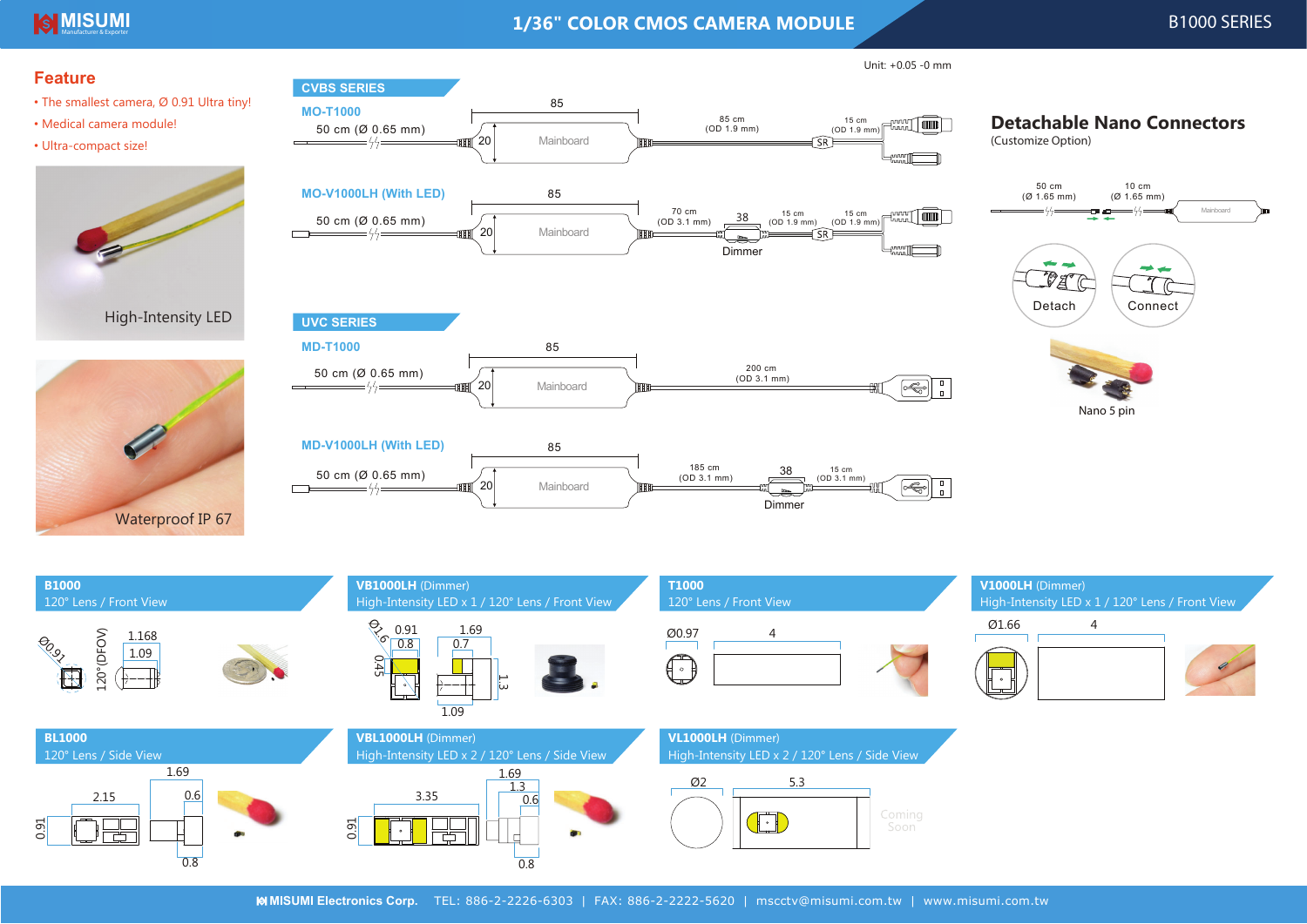# **Specification**

| <b>Series</b>              | MO-B1000-120                   | MD-B1000-120                                                    |  |  |  |
|----------------------------|--------------------------------|-----------------------------------------------------------------|--|--|--|
| Interface                  | RCA Female / DC Jack           | <b>USB 2.0</b><br>(Compliant with USB Video Class 1.1 standard) |  |  |  |
| Output Format              | <b>CVBS</b>                    | <b>YUV</b>                                                      |  |  |  |
| <b>Operating System</b>    | <b>CVBS Device</b>             | Windows 7, Windows 8, Windows 10,<br>MAC OS, Linux, Android     |  |  |  |
| Power Source               | DC $5~12V$                     | DC 5V (USB)                                                     |  |  |  |
| Frame Rate (Max.)          | 200 x 200 @ 30 fps             |                                                                 |  |  |  |
| Pixel Size (µm)            | $1.75 \times 1.75$             |                                                                 |  |  |  |
| Image Sensor               | 1/36" Color CMOS Camera Module |                                                                 |  |  |  |
| Image Area (µm)            | 364 x 364                      |                                                                 |  |  |  |
| Scan Mode                  | Progressive                    |                                                                 |  |  |  |
| Sensitivity                | 1000 mV / Lux-sec              |                                                                 |  |  |  |
| Dynamic Range              | 60.2 dB @ 1x gain              |                                                                 |  |  |  |
| Storage Temperature        | -30 to 60 Degree C             |                                                                 |  |  |  |
| <b>Working Temperature</b> | -10 to 45 Degree C             |                                                                 |  |  |  |
| Lens                       | $0.175$ mm / F 2.8             |                                                                 |  |  |  |
| Angle Of View              | 120 degree (D)                 |                                                                 |  |  |  |
| Focus Distance (mm)        | FID 03-50 (Fixed)              |                                                                 |  |  |  |

# **Available for UVC and CVBS signals**

| Model No.       | Dimensons (mm)                    | Orientation       | Camera type  | LED   | Dimmer    |
|-----------------|-----------------------------------|-------------------|--------------|-------|-----------|
| B1000           | $\varnothing$ 0.91 $\times$ 1.168 | <b>Front View</b> | Board        | N/A   | N/A       |
| <b>VB1000LH</b> | $Q1.6 \times 1.69$                | <b>Front View</b> | Board        | 1 pcs | $\bullet$ |
| BL1000          | $0.91 \times 2.15$                | Side View         | <b>Board</b> | N/A   | N/A       |
| VBL1000LH       | $0.91 \times 3.35$                | Side View         | Board        | 2 pcs | $\bullet$ |
| T1000           | $\varnothing$ 0.97 $\times$ 4     | <b>Front View</b> | Tube         | N/A   | N/A       |
| V1000LH         | $\varnothing$ 1.66 $\times$ 4     | <b>Front View</b> | Tube         | 1 pcs | $\bullet$ |
| <b>VL1000LH</b> | $\varnothing$ 2 $\times$ 5.3      | Side View         | Tube         | 2 pcs | ٠         |

## **Connector Information**





A





<u>A</u> AUDIO <mark>P</mark> DC POWER V VIDEO

# **MD-B1000LH-120X**

Mini 4 Pin

| <b>SERIES</b>  | <b>CONNECTOR</b>                                                                                         | <b>CAMERA BODY</b>                                                                                  | <b>DISPLAY</b>                | <b>LED</b>                                                                                                                           | <b>LENS</b> | <b>CABLE (Sensor board to mainboard)</b>                                                                                                                                                                                                                                      |
|----------------|----------------------------------------------------------------------------------------------------------|-----------------------------------------------------------------------------------------------------|-------------------------------|--------------------------------------------------------------------------------------------------------------------------------------|-------------|-------------------------------------------------------------------------------------------------------------------------------------------------------------------------------------------------------------------------------------------------------------------------------|
| <b>M</b> Basic | <b>UVC signal</b><br>$D$ USB 2.0 Type A<br>M USB 2.0 Micro Type B (OTG)<br>$\blacksquare$ USB 2.0 Type C | <b>Front View</b><br><b>B</b> Board Type<br><b>VB</b> Board Type + Dimmer<br>Tube Type              | <b>1000 Color</b><br>7000 B/W | <b>Front View</b><br><b>LH</b> High-Intensity White LED x $1 \mid 120 \mid 0.175$ mm / F 2.8 (120 <sup>°</sup> )<br><b>Side View</b> |             | <b>CVBS (Max) Note</b><br>Code O.D<br>UVC (Max)<br><b>D</b> $\varnothing$ 0.65 50~180 cm<br>Available To Add LED<br>50~180 cm<br>$50 - 180$ cm $50 - 140$ cm<br><b>LED Unavailable</b><br>$C$ 01.2<br><b>X</b> $\varnothing$ 1.35 50~210 cm 50~130 cm<br>Available To Add LED |
|                | USB 2.0 Mini Type B<br>V Tube Type $+$ Dimmer                                                            | <b>LH</b> High-Intensity White LED $\times$ 2                                                       |                               | Available To Add LED<br>50~400 cm<br>50~400 cm<br>$E$ Ø1.6                                                                           |             |                                                                                                                                                                                                                                                                               |
|                | <b>CVBS</b> signal<br><b>O</b> RCA female / DC plug                                                      | <b>Side View</b><br><b>BL</b> Board Type<br><b>VBL</b> Board Type + Dimmer<br>VL Tube Type + Dimmer |                               |                                                                                                                                      |             | Available To Add LED<br><b>B</b> $\varnothing$ 1.65 50~150 cm 50~130 cm<br>* OD Cable OD unit mm                                                                                                                                                                              |